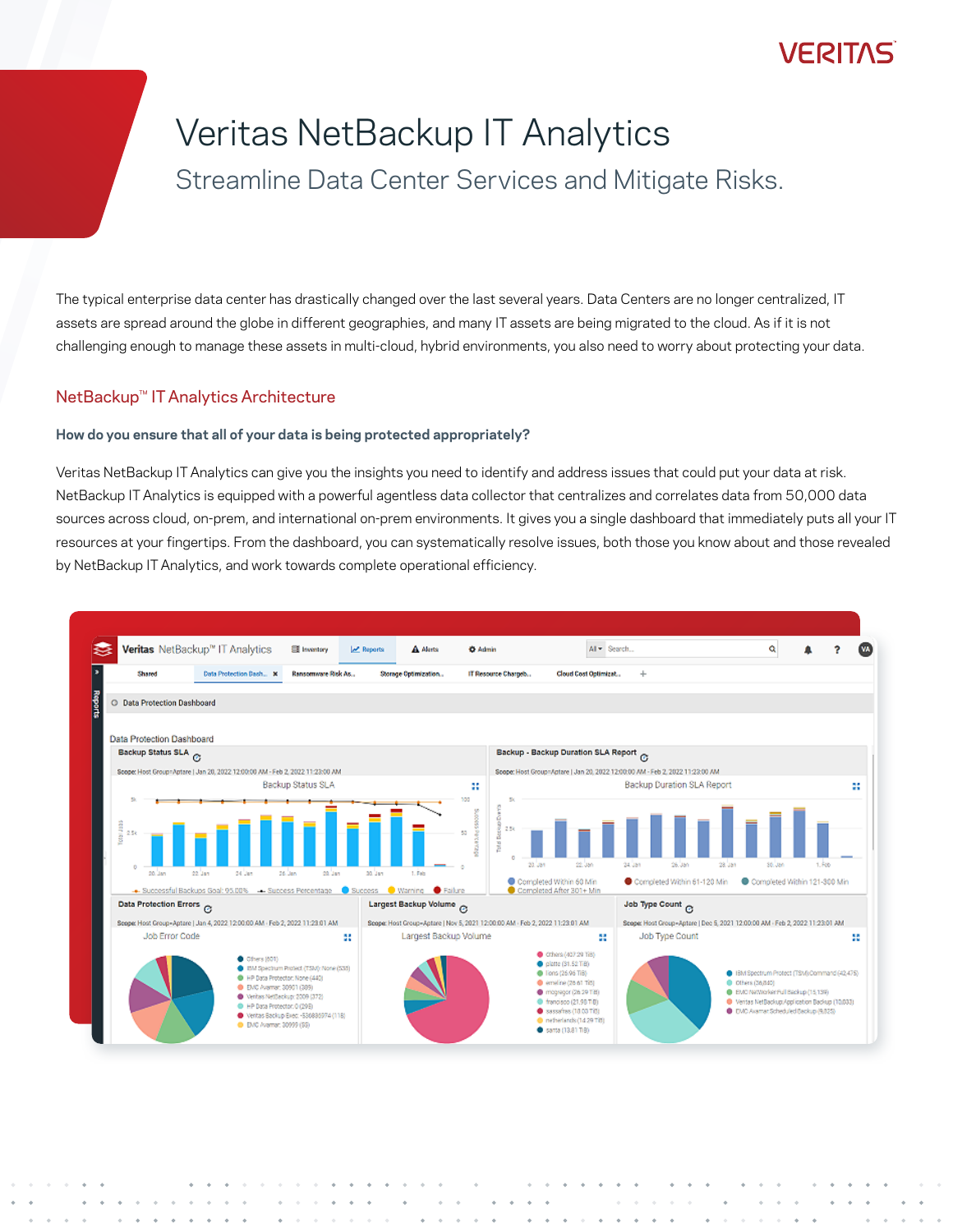## Data Center Optimization and Operational Efficiency

NetBackup IT Analytics helps you solve operational inefficiencies by providing visibility and applying trend analysis to all your data across all your backup products. Through a single pane of glass, you get a consolidated view of your backup assets in one place to:



#### Meet SLAs.

Meet backup compliance and corporate SLAs with deep data insights that streamline the auditing process and ensure system recoverability. NetBackup IT Analytics provides insights that reduce data protection complexity and mitigate policy conflicts. It automatically collects backup and data protection data, allowing access by internal and external auditors whenever required.



#### Ensure backup success and compliancy.

Most organizations experience a certain amount of unsuccessful backups. NetBackup IT Analytics looks inside the application to inspect backups and search for anomalies, review historical data, and determine whether or not you are backing up too much data. If you use ServiceNow, NetBackup can create those incidents for you, so you can accelerate the resolution of issues with your environment. Users can log in directly to view their assets and the protection status of those assets.



#### Achieve accurate capacity planning.

NetBackup IT Analytics provides visibility into your resources, so you can predict future storage capacity needs based on current usage levels and growth metrics. This analysis allows you to achieve a level of forecast accuracy previously unattainable.



#### Enhance performance.

NetBackup IT Analytics eliminates bottlenecks that cause poor system performance. With detailed reports, poor dedupe ratios are highlighted, so you can select an alternative, more appropriate target for the backup of clients. If you deprovision your backup system and find that you have left storage out on the cloud, NetBackup IT Analytics can tie it back to the source, even if you have lost the system recording the information.



#### Identify gaps and reduce risks for data protection.

Whether due to a successful cyberattack or the result of various IT system failures, your data could be under protected without your knowledge. NetBackup IT Analytics collects data directly from all of your infrastructure, including your backup products, to identify where you may have gaps, so you can take steps to reduce risks.



#### Pinpoint the sweet spot for assets.

Identify gaps in assets that are either over-protected or under-protected, so that you can meet your recovery time objectives (RTO). NetBackup IT Analytics identifies underprotected areas in your infrastructure, so you can avoid business risks to your company. With NetBackup IT Analytics, you can find a "sweet spot" that gives you the right level of data protection and saves an average of 15-25% in data center costs.



#### Prevent downtime from ransomware attacks.

NetBackup IT Analytics uses anomaly detection along with artificial intelligence and machine learning to provide early detection of potential Ransomware attacks by monitoring and alerting on significant variations in backup job sizes, backup job times and deduplication rates. We also can identify backup policy changes or multiple failed login attempts by a backup administrator.